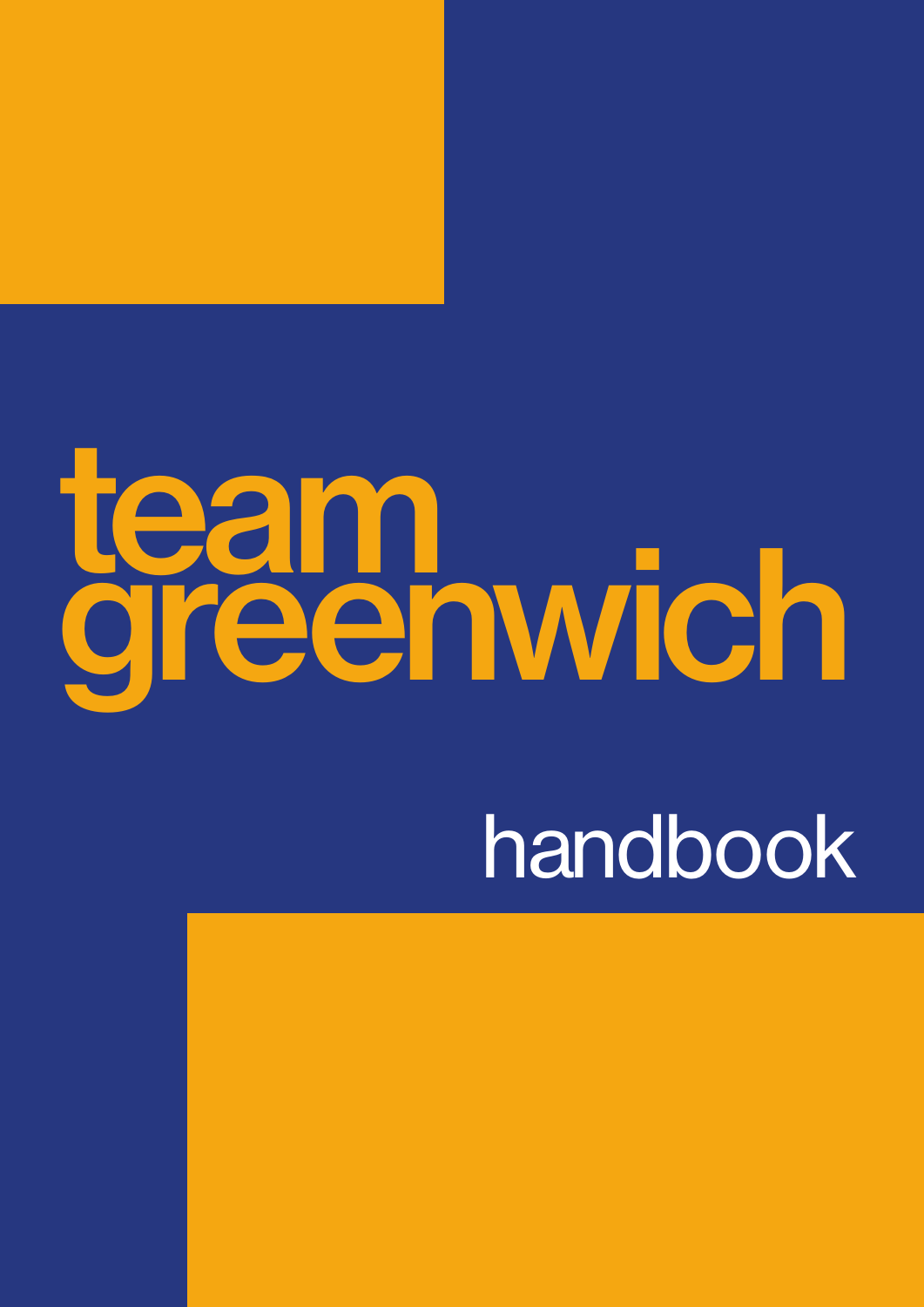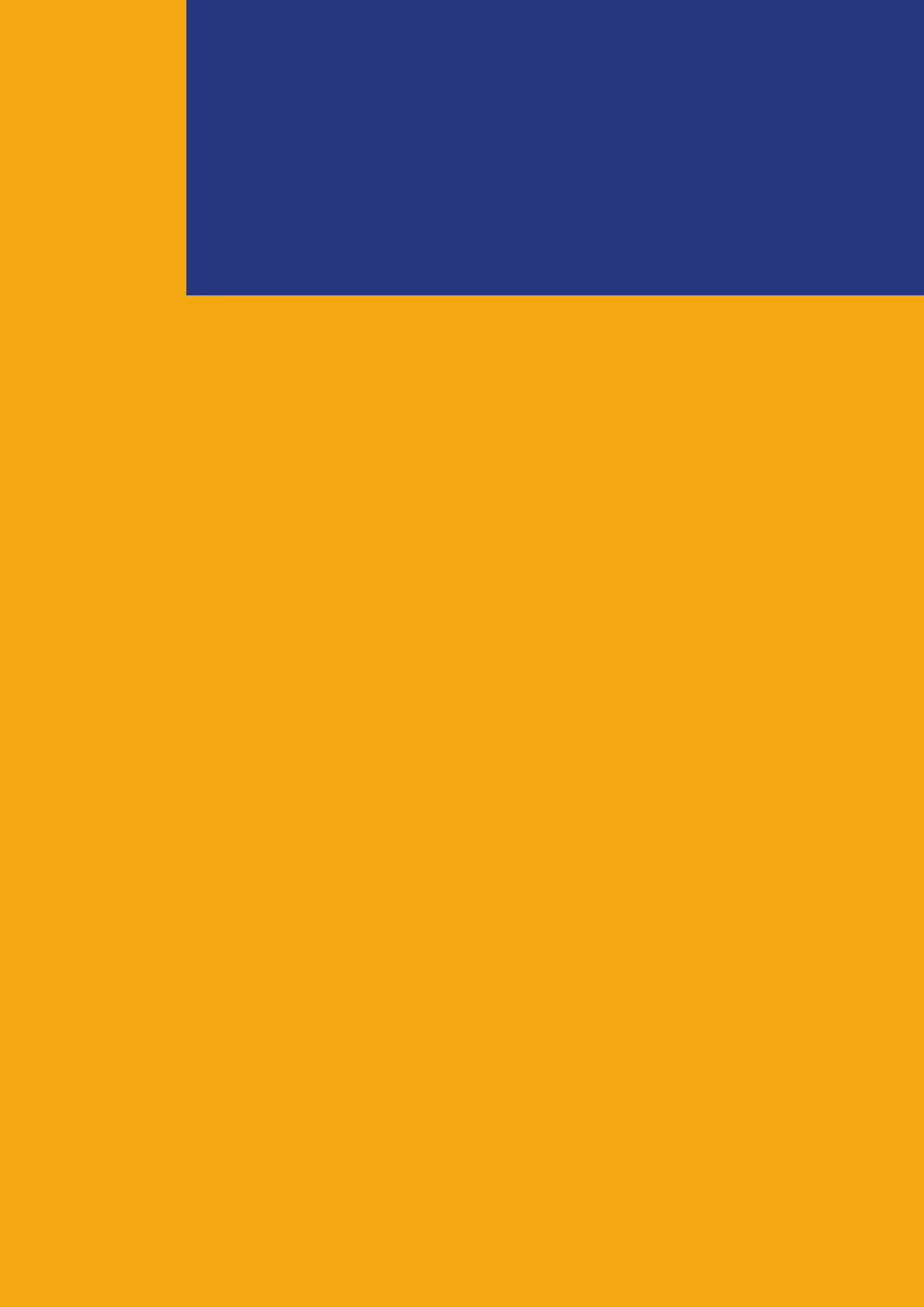# Contents

- 1 Meet the Team
- 2 Being a Group Leader
- 3 Membership
- 4 Fixtures
- 5 Finances
- 6 Events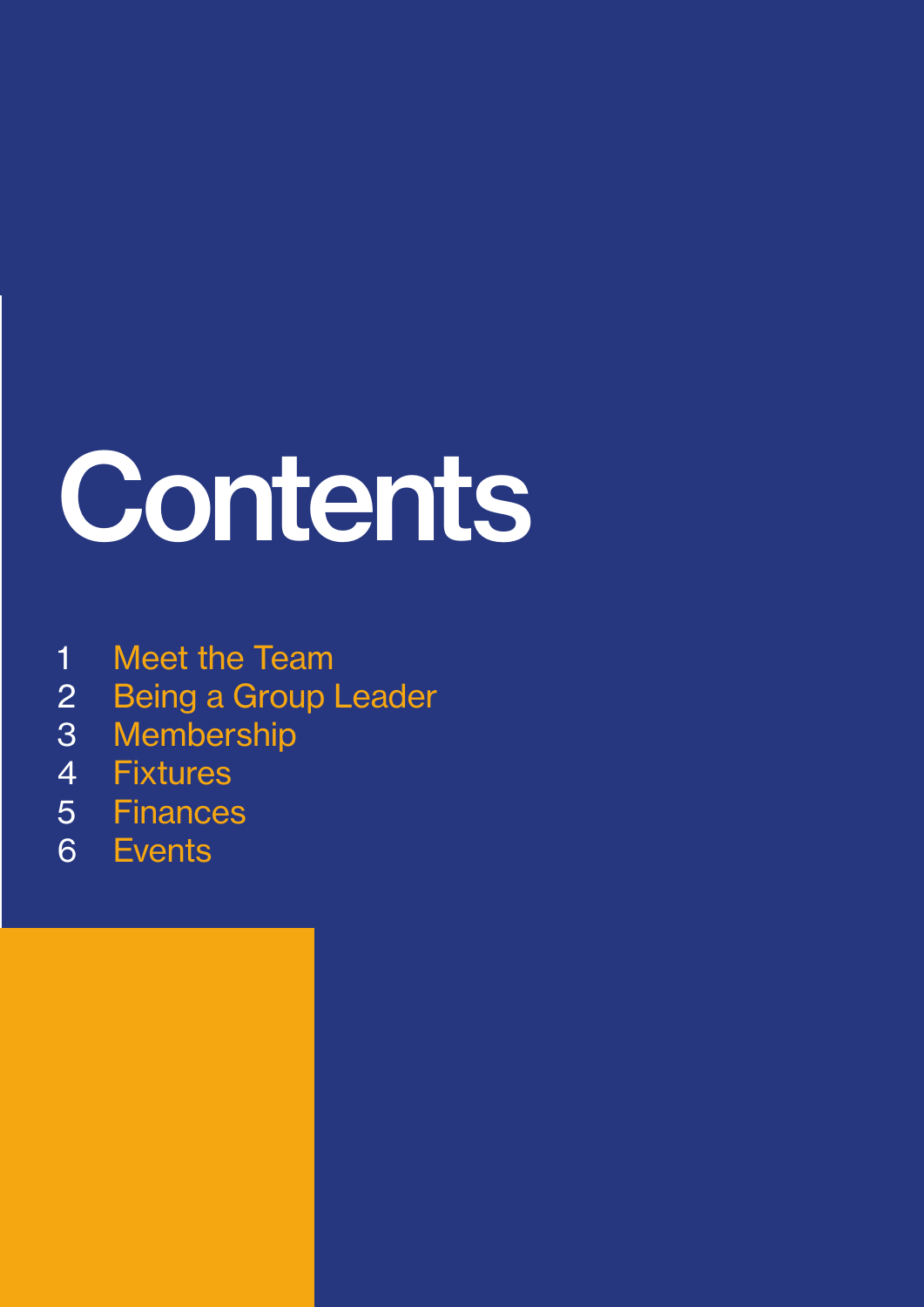

# meet<br>the team

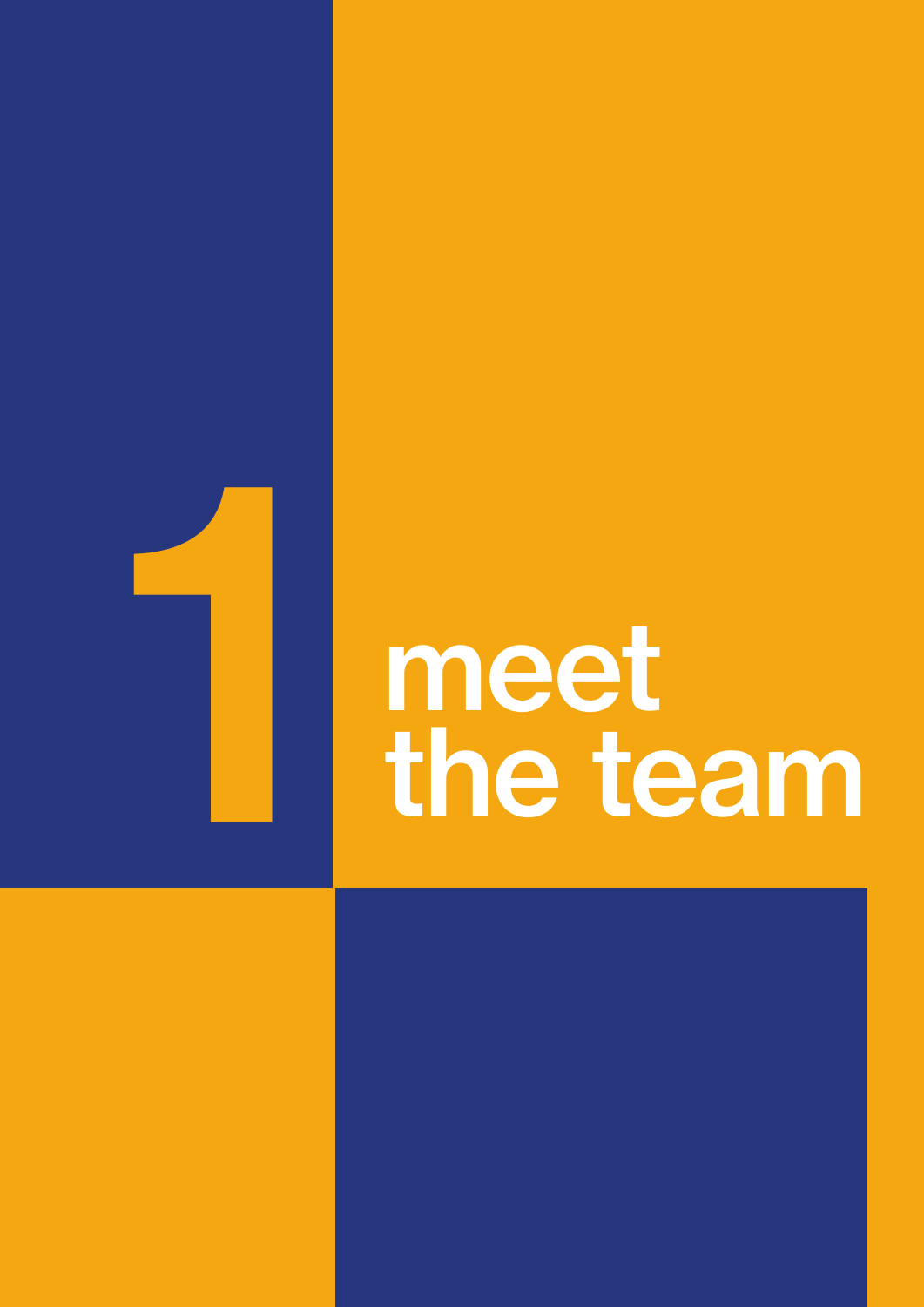

# Activities Staff team:



# **Becki** Sport Development and Participation Manager

Becki is responsible for anything and everything involving Team Greenwich; this includes fixtures, training and club development. Whether you need to check your budget, figure out how to grow your club further or want to put on a cool event, Becki is your key contact!



His role is to support all of SUUG's Societies in reaching their full potential – whether that be assisting with events, elections, memberships, stash, social media; you name it!



# Jono VP Student **Activities**

As the VP Student Activities for GSU this year, Jono is the elected representative for all clubs, societies and their current and prospective members. He is here to be a friendly face, answer any queries you may have, and to campaign to make extra-curricular experience here at Greenwich the best it can possibly be.

"I really want as many students as possible to join a student group whether that be a society or a sports team. Being part of a student group transforms your university experience. I can't imagine what my time at Greenwich would have been like if I hadn't joined one. If you need anything at all, please don't hesitate to get in touch with me, I'm here to help!"



# Priya Academic **Communities** Coordinator

Her job is to support all academic societies, give them all the tools they need to put on great events and get loads of members, and she is mainly working on bridging the gap between students and their relevant academic society

# 2018/19 Team Greenwich **Executives**

Ziggy F Beesley tb8109z@gre.ac.uk

Carla Anne Buhagiar cb0136g@gre.ac.uk

Ellie Grant eg1678h@gre.ac.uk

Tia N Walby tw4320g@gre.ac.uk

James A Roddy jr8576r@greenwich.ac.uk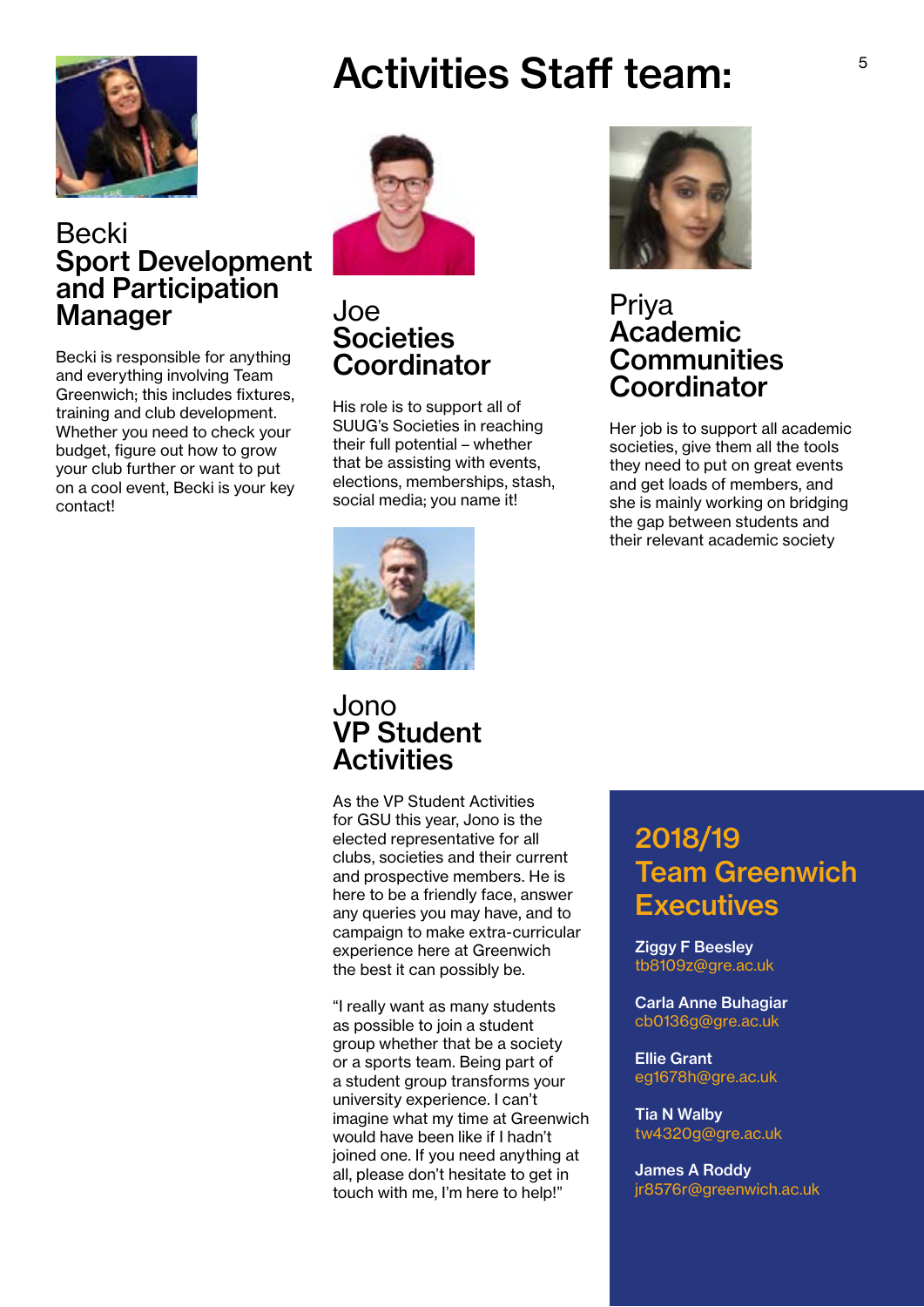

# committee roles & responsibilities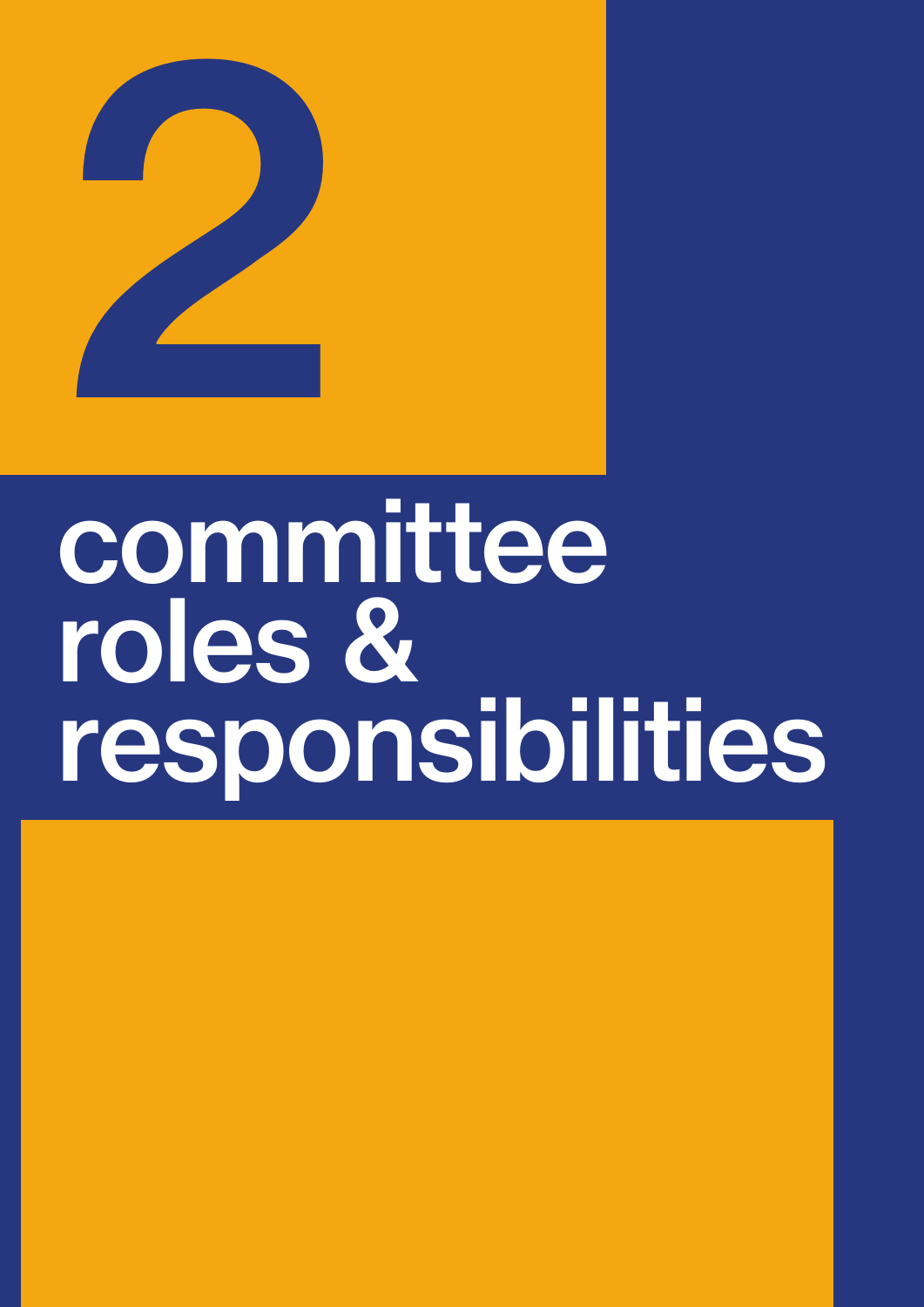Each team will require a minimum committee consisting of a President, Treasurer and Secretary. Other roles can be added but must inform the Sport Coordinator of any changes to the structure. An outline of the roles and responsibilities for important roles are:

# Being a Group Leader

To run a student group there needs to be at least three group leaders. These are:

- Chairperson/President
- Secretary
- Captain

Every group must have these positions (or fitting variations of). The other positions can be determined by the leadership team. Common positions that you might wish to consider to keep your group active and interested throughout the year include social secs/events officers and media/publicity reps.

Outline of basic leadership team responsibilities, and what you can expect to get out of them:

We believe that taking on a Group Leader role, naturally allows you to develop and enhance your ability to perform some/all of the 12 competencies highlighted below:

Business Awareness Communication Creative Thinking Customer Excellence Decision Making Leadership Marketing Production **Organisation** People Management Problem Solving Strategic Planning Teamwork

### **Chairperson**

The Chairperson/President of each student group is the leader. who oversees all of the group's activity. They will need to provide support, advice and guidance to other committee members throughout the year, and actively represent the group members in a variety of situations. It's a challenging role, requiring you to know a bit about everythin g, but also, to be comfortable delegating to others and trusting them – we recommend being highly organised and very committed to your group!

### **Secretary**

The Secretary is the backbone of any student group, dealing with details like paperwork and records to ensure everything runs smoothly. Emails needs to be written, agendas and records of meetings created and distributed, rooms need to be booked, and above all you need to communicate with both group leaders and members to ensure everyone knows what's happening and stays interested and involved! It's no good running the greatest activities in the world, if your audience doesn't know about it…

### Captain

The captain is responsible for having the team on the pitch at all fixtures, making sure teams arrive at their matches and that training is what the team need. They also select the squad for each fixture and ensure players are eligible to play.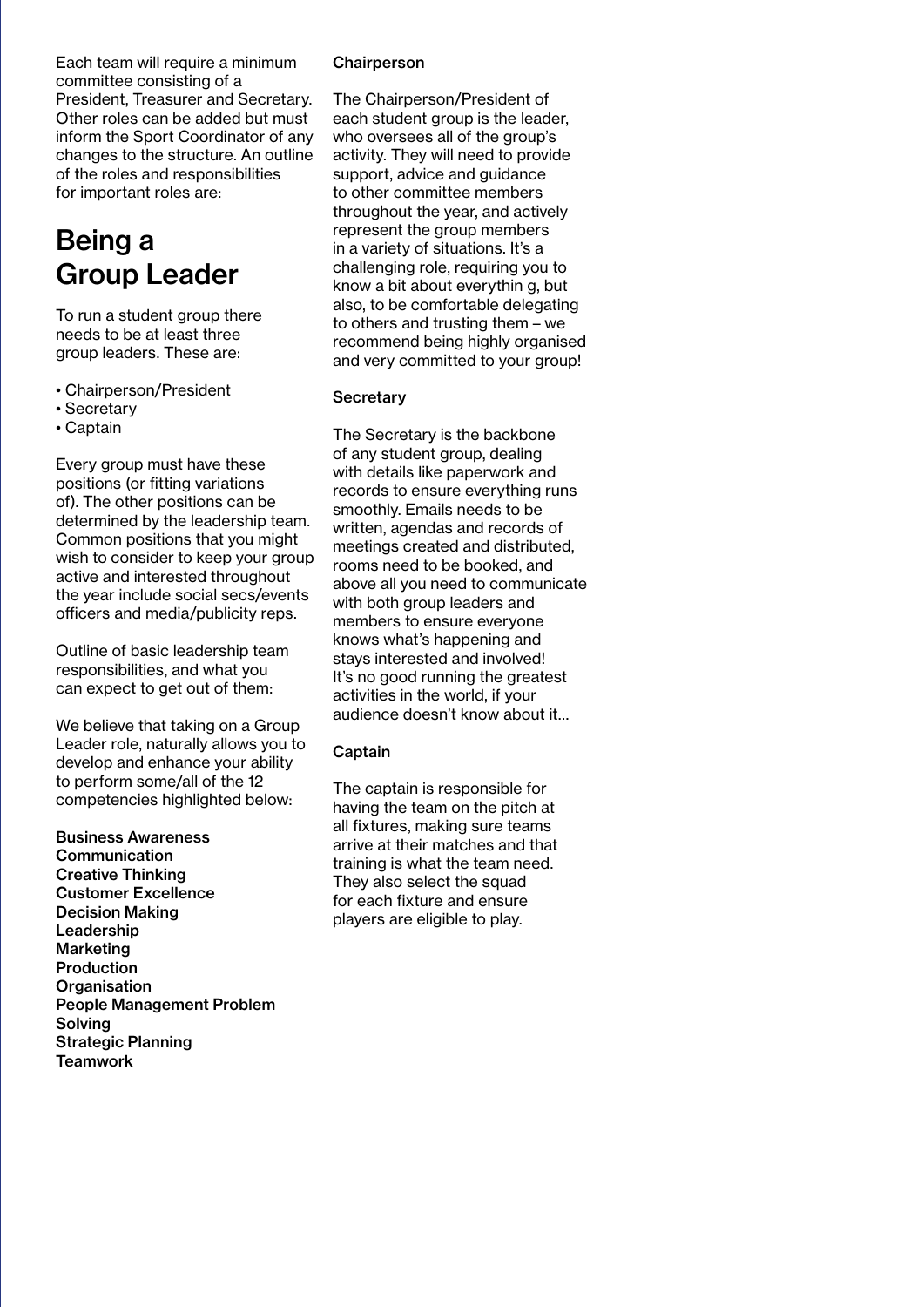

# membership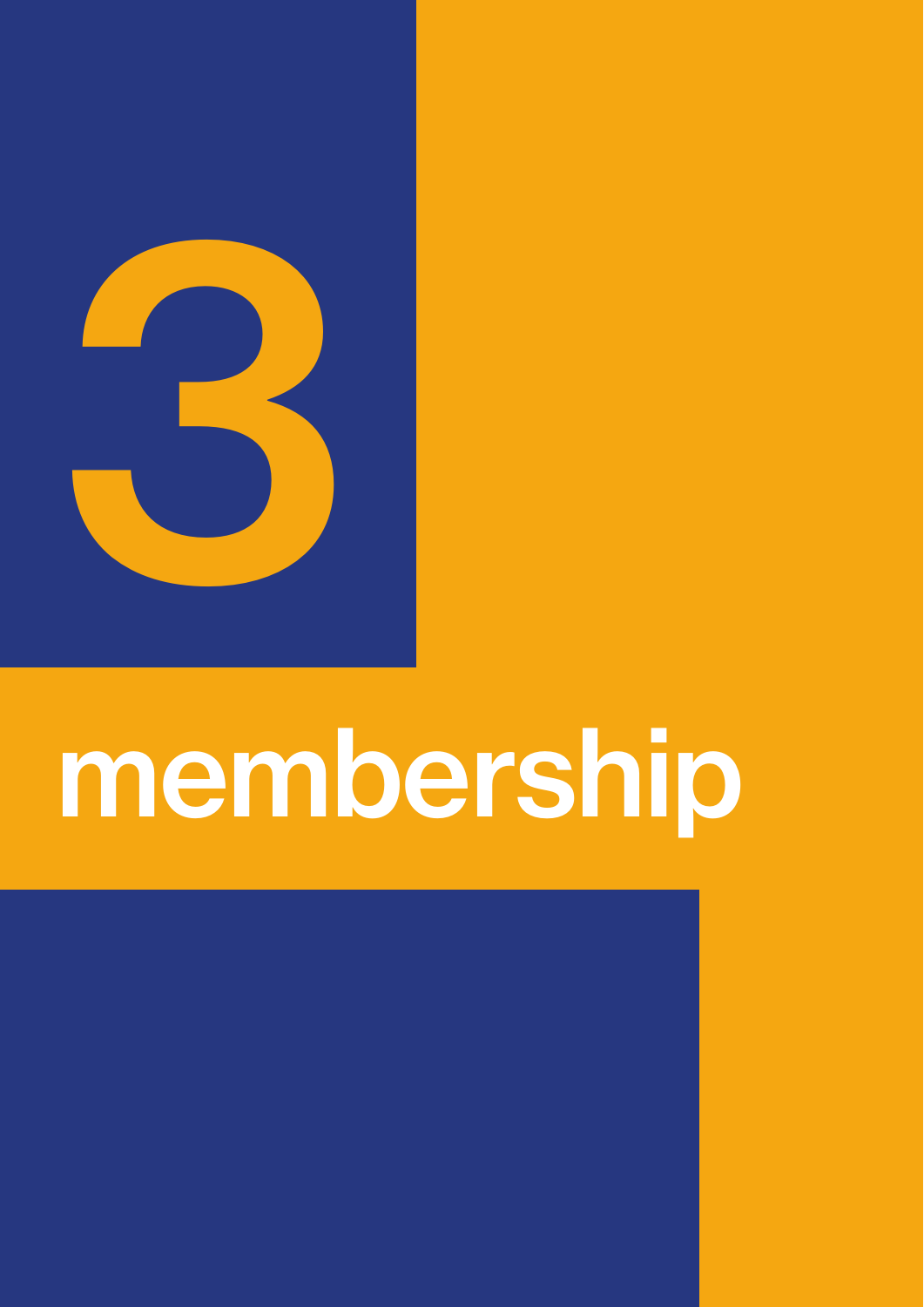# Paying **Building** Building Membership

Membership fees are as following:

| <b>Sport Format</b>     | Cost |
|-------------------------|------|
| <b>BUCS/Competitive</b> | £60  |
| <b>LUSL/Recreation</b>  |      |
| (League)                | £40  |
| <b>Social</b>           | £20  |

There are a number of different ways in which membership can be paid:

•Online, using a credit or debit card - via your GSU webpage •At Students' Union receptions in cash or with your Aspire card (up to £50 on Aspire card) If a member is having a problem paying online then please get them to email activities@gre. ac.uk with an explanation and screenshot of the problem (e.g. can't log in to account) and we will help them fix the problem. What does my membership cover?

- Training
- Venue Hire
- Transport
- Umpires
- Kit
- Insurance
- Equipment

# Members

The second week of Welcome will automatically be taster sessions for your club. There are key things to note about recruiting members:

• Be open and approachable. Think about the reasons you joined the club and as a fresher, what would make you join? • Treat all potential members equally – be inclusive and promote the club at all levels of ability. • What makes your club unique? • How will you ensure that interest from potential members is followed up? • How will you collect contact information from potential members? • What will you offer as a club that will benefit a potential member? Using Your GSU Webpage All approved student groups have a page on greenwichsu.co.uk, either categorized as Sports or Societies. Admin rights to edit each student group page will be given to all student group leaders that have paid membership for that academic year.

1) Log in to your user

2) Click on the Admin tab, and then select your club

3) To edit the information displayed on your area, click 'Edit Details'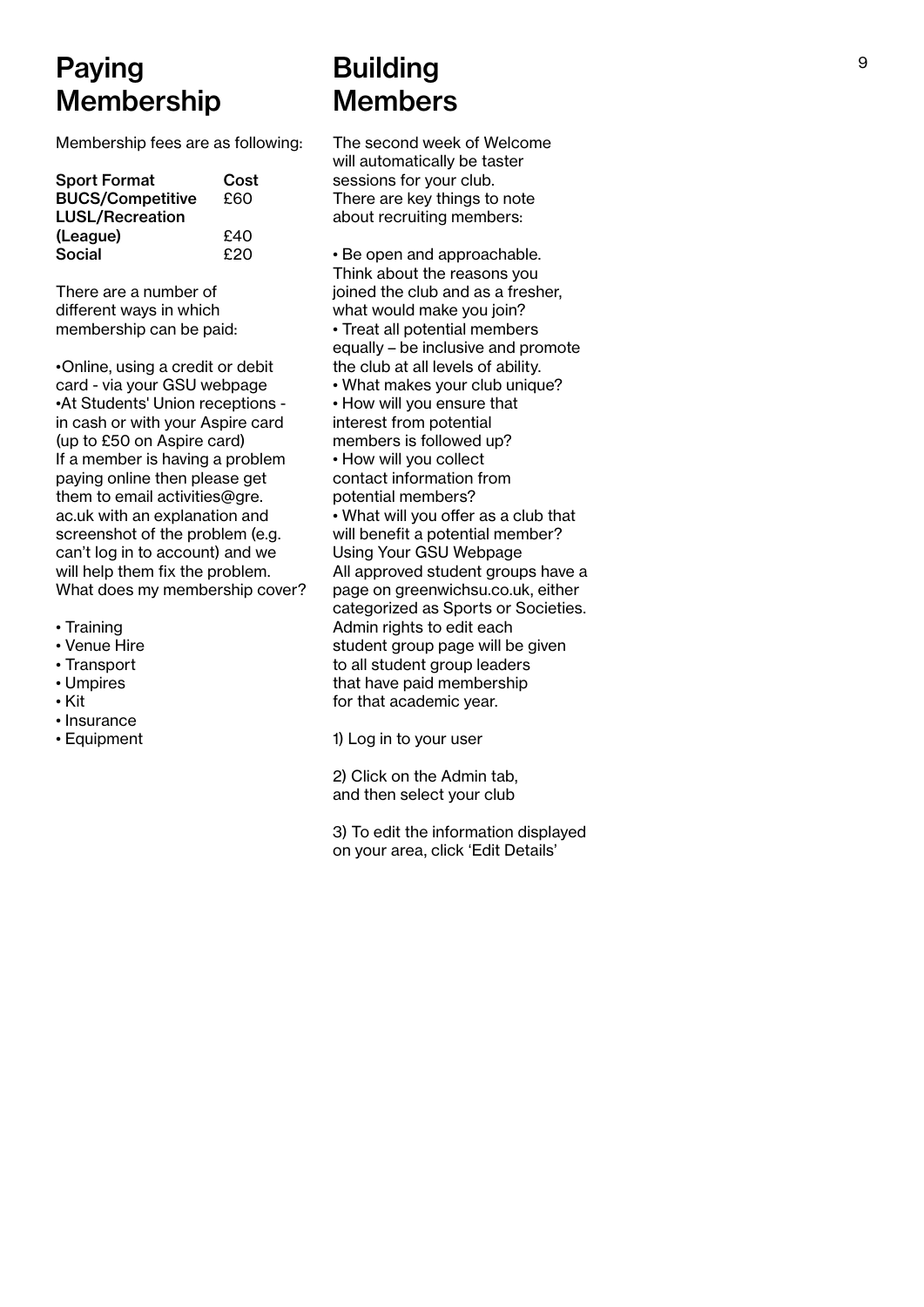

# Fixtures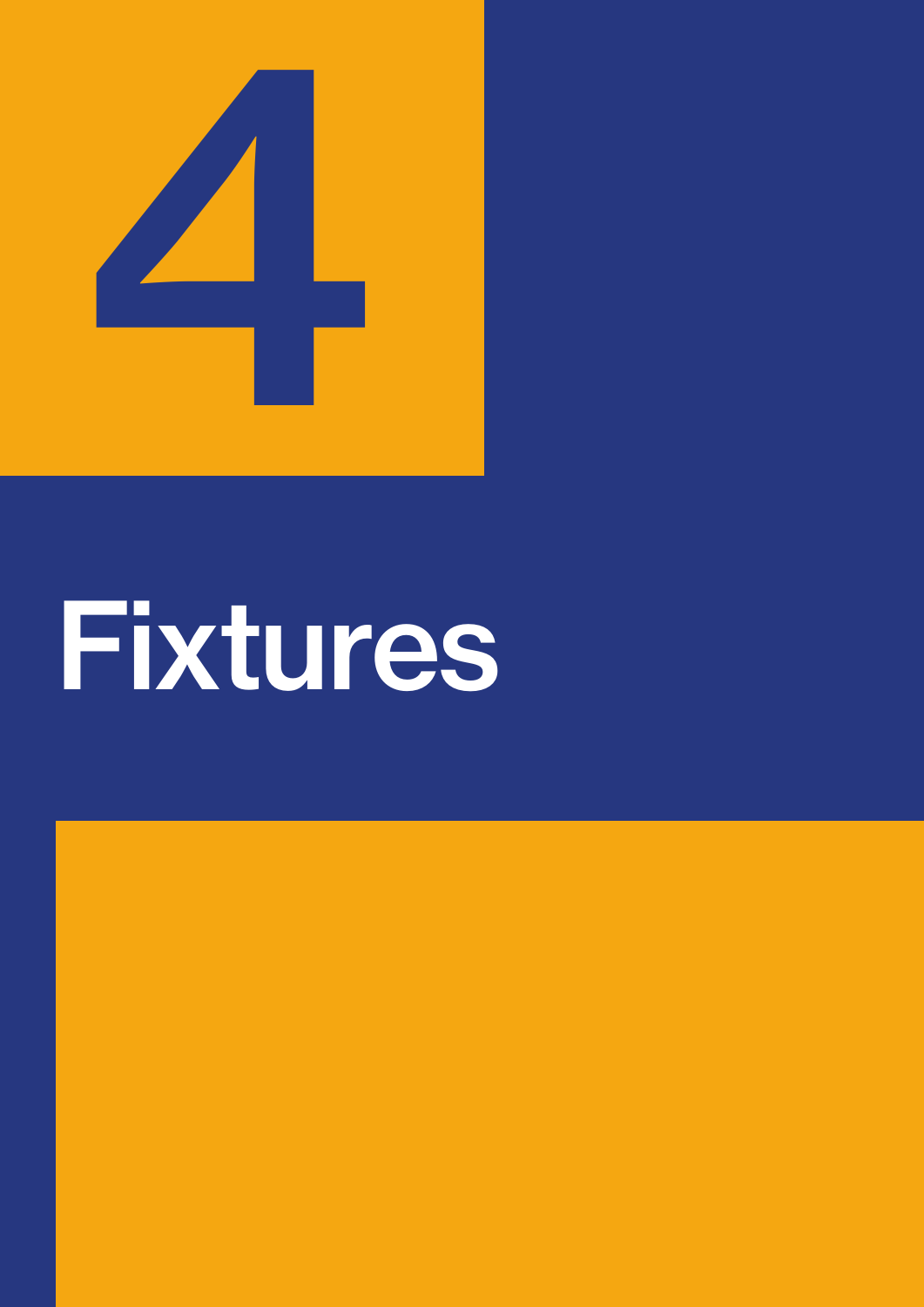Check your fixture information by checking the fixtures spreadsheet and BUCS website [\(https://]((https://www.bucs.org.uk//bucscore/Search.aspx) [www.bucs.org.uk//bucscore/]((https://www.bucs.org.uk//bucscore/Search.aspx) [Search.aspx]((https://www.bucs.org.uk//bucscore/Search.aspx)) on a regular basis to find out the arrangements for forthcoming fixtures or to check for cancellations or postponements. You will receive a weekly email with your upcoming fixtures, with details of the start time and travel plans. Can't get a team together? Give at the very least 48 hours notice to rearrange or cancel a fixture - If you give less than 48 hours notice for reasons other than bad weather BUCS rules state that your team will be liable for any costs incurred by your opposition and you will automatically concede a walkover. Note on walkovers: If you concede 3 or more walkovers in the league, the team will be fined £50 by BUCS and you will not be eligible to play in Cup competitions. Due to this rule, if you concede two walkovers you will be called in for a meeting with the Student Activities staff and the team may be removed from BUCS leagues. If you concede a late walkover in a cup competition then BUCS rules state a £300 fine will be applicable - even if it is your first walkover. Please see us ASAP if conceding a cup walkover is likely.

# Match Officials

You are responsible for booking your own match officials, and this should be done as early as possible and ensure that you have the means of paying them on the day. The costs for officials from the SU are as follows:

| Sport             | Cost       |
|-------------------|------------|
| <b>Basketball</b> | £90 (3x30) |
| Cricket           | (E40)      |
| Football          | (E40)      |
| Hockey            | (E40)      |
| Netball           | (E30)      |

Collect cash for match officials on the morning of the Home fixtures from the Reception Desk at Avery Hill. You was must complete the

Keep up to date match day form, which requires a coaching 11 match day form, which requires a signature to receive the money and ensure the match official signs the sheet provided on receiving the cash which must be brought back the following day. Referee money for the next fixture will not be issued if the form from the previous fixture has not been returned.

# Match Pack

A match pack will be available for every team at Avery Hill reception. This will contain: - Team Sheet; must be filled out with the players who are playing, and filled out with the opposition's team too - Results Card; filled out with the final score, the details of the referee and their signature if paid - Playing Under Protest; used in case of an unfair game. Is a £50 cost to put through, so evidence is important Match packs should be returned to the Avery Hill Reception as soon as possible after the fixture.

# Transport

There are three main methods of transport to fixtures; public transport, coach, minibuses. Your method of transport will be allocated to you on the weekly email, with a coach being given if the journey is over a 1hr 15mins on public transport. - Public Transport: use of public transport to games that are easy to get to. Transport costs can be claimed back with a receipt through Avery Hill Reception. - Coach: if required, a coach will be booked for you by the Activities team. Details will be sent to you with the weekly email, and a contact number will need to be provided for the driver. - Minibus: with an eligible driver, the SU mini buses can be used to travel to fixtures. There is a 9 seater and a 12 seater, which can be booked through the Activities team. To be an eligible driver you must be 21, driving for 2 years and have passed an assessment with the Activities team.

# **Coaching**

All sports teams are encouraged to have a coach in order to give training sessions a structure. Coaching fees are paid for out of the Budget Account, and all coaches should be registered with the Students Union [registration form here].

For students who wish to develop their coaching skills, this should be bid into the club budget and the Students Union will pay for coaching qualifications, on the understanding that the student will coach the club in return. For more details on this, contact Becki.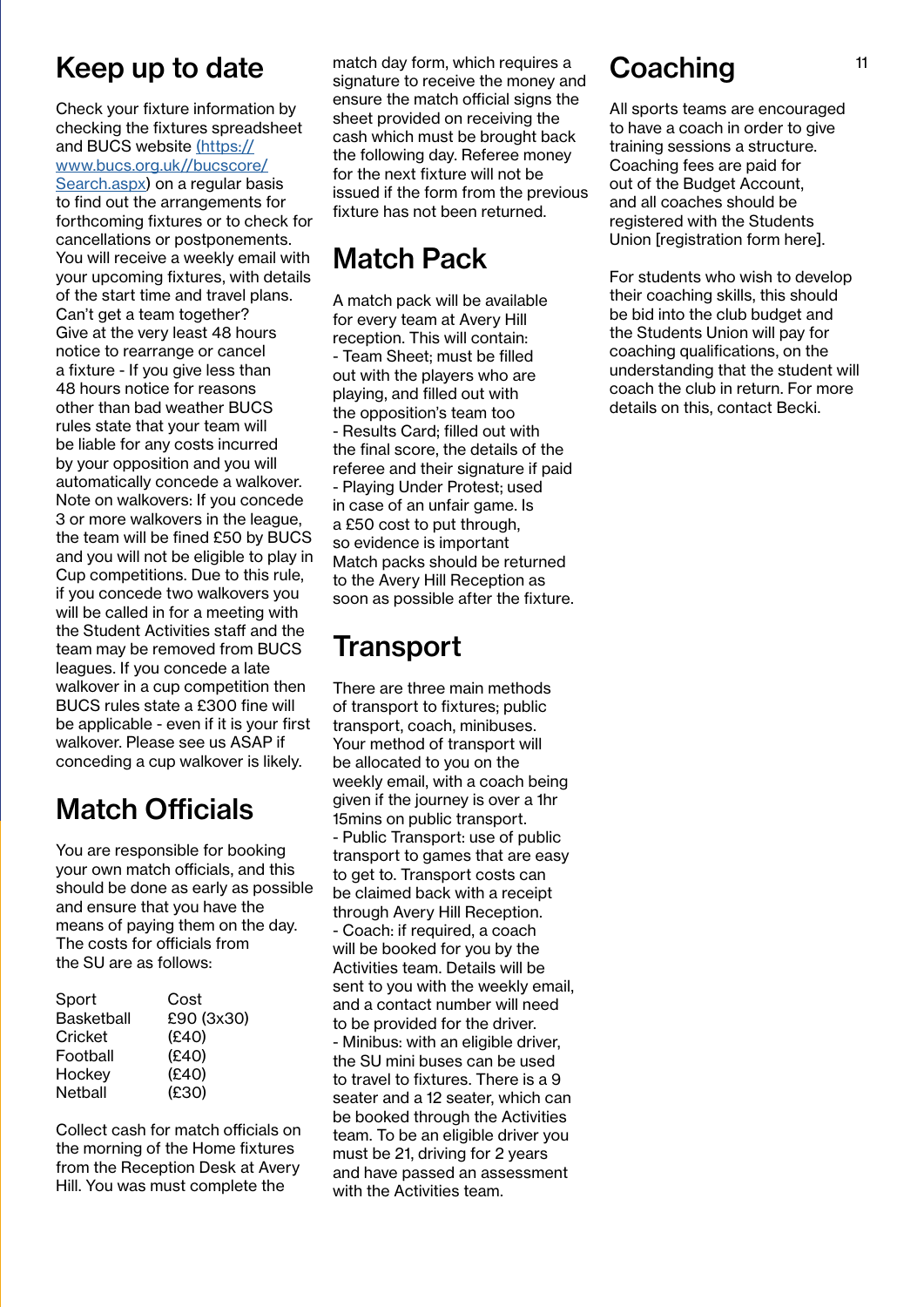# Finances

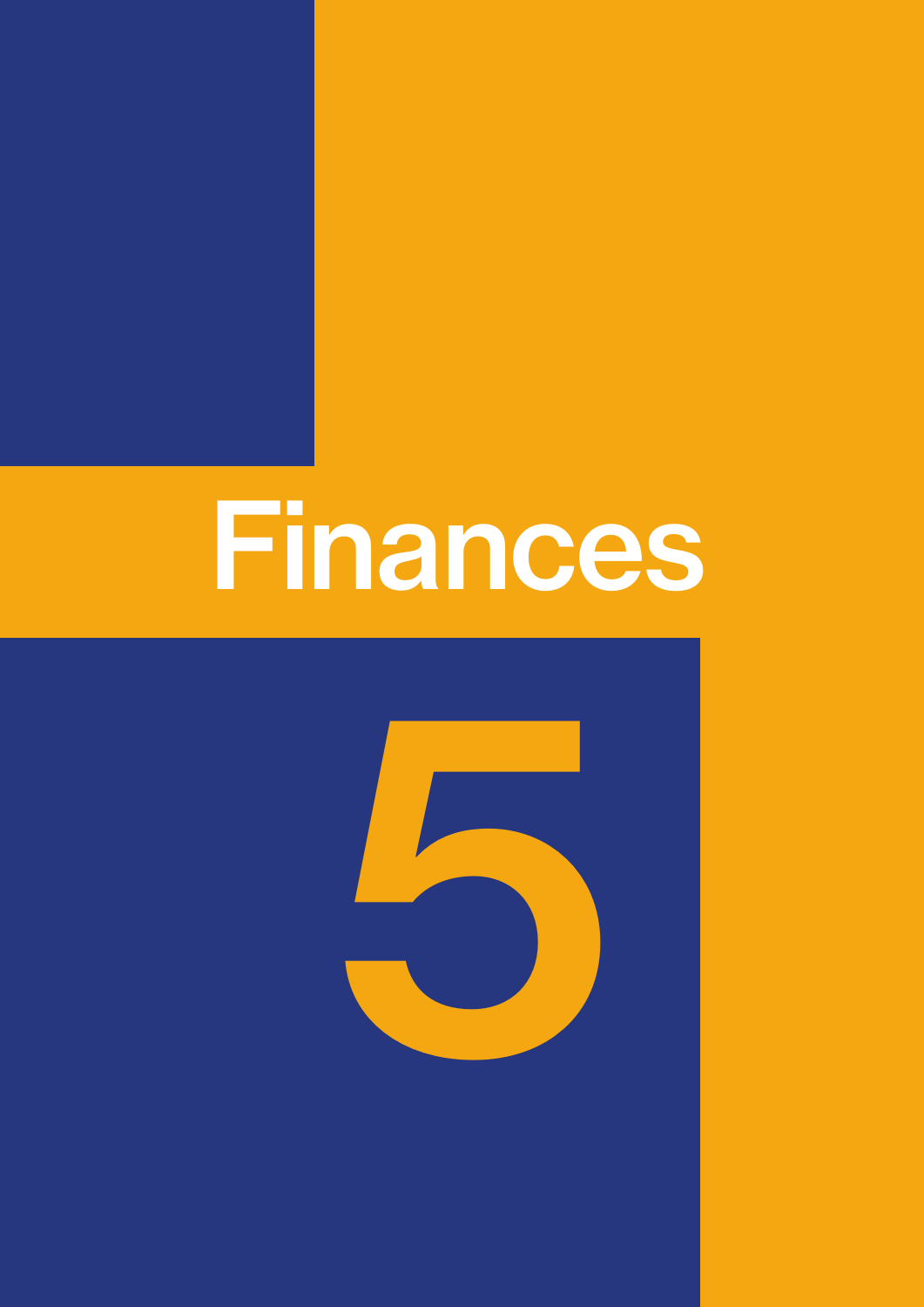The Sports Clubs budget account  $\blacksquare$  Kit and Equipment  $\blacksquare$ will now be merged into one funding pot for all Team Greenwich clubs to bid into, and each club has two accounts. All membership fees will be included in the SU budget account as the essential core of running your club. The budget account is for essential sports team spending only, e.g. paying your coach or buying equipment.

Your Generated account is money that the student group have raised themselves and can be spent on anything else beneficial to your club (except alcohol) but must be approved first.

The budget account is allocated by your essential requirements, with any other requests being reviewed. If throughout the year, you wish to bid for more money then

• You tell us how much you require to develop, not the other way around • All SU funding to support the growth of Team Greenwich clubs is in one account making it easier to access and more accountable • The funds you raise through your generated account will be unaffected by the essential costs for running your club

# Spending Student Group Money

You must have agreed to spend with the Activities staff BEFORE confirming any orders or spending any money via the Spending Approval Form online

[greenwichsu.co.uk/](http://greenwichsu.co.uk/activities/handbook/finance/spendingapproval ) [activities/handbook/finance/](http://greenwichsu.co.uk/activities/handbook/finance/spendingapproval ) [spendingapproval](http://greenwichsu.co.uk/activities/handbook/finance/spendingapproval ) 

If payment is not confirmed before spending, a claim back cannot be guaranteed.

All club kit can be stored in the storage rooms at Avery, and accessed from 10am – 5pm Monday to Friday. An inventory should be given to the Students Union at the beginning of the year, and then again at the end of the academic year to track what equipment is owned by the club.

# Sponsorship

External sponsorship can help to generate income for your club's generated account. There are some key things to consider: • What is your club's current situation (financial, performance, membership, community links etc.) and what can you offer? • Why do you need sponsorship? • How will you use the sponsor money? For a full guide on obtaining sponsorship click here.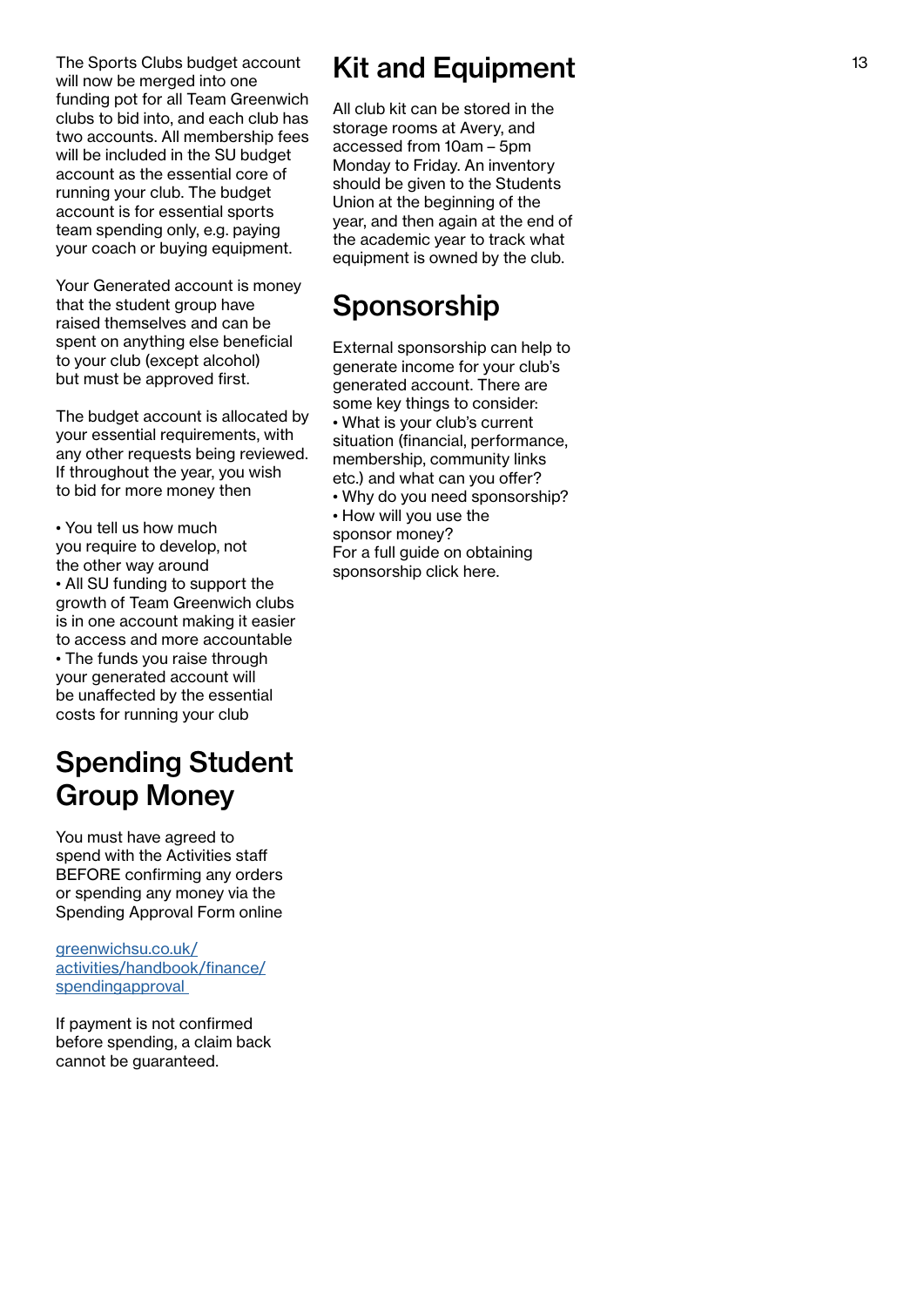# Events, Trips and Meetings

All events, trips and meetings must be booked by filling out the booking [f](http:// greenwichsu.co.uk/activities/handbook/events/eventrequest)orm which can be found here:

[greenwichsu.co.uk/activities/](http:// greenwichsu.co.uk/activities/handbook/events/eventrequest) [handbook/events/eventrequest](http:// greenwichsu.co.uk/activities/handbook/events/eventrequest)

# Booking rooms

All room booking requests must be completed at least 2 working weeks in advance to give staff enough time to make the booking and any adjustments that may be needed. To book a union room/venue you first need to have the following information:

- Name of Student group
- Number of people attending
- What you are using the
- room/venue for
- Do you need an equipment? (ex: microphones)

Once you have all this information you should fill out the events form above. Once you have submitted the form, it will be sent to either the Sports Development Coordinator or the Societies Development Coordinator for approval. They will get in touch with you to confirm your booking.

# Main Sporting Events

Varsity

Varsity is the annual sporting event of the year, where Team Greenwich take on Medway in a sporting competition. As many of Team Greenwich get involved as possible and it is a great way to celebrate our sporting talent. If you are interested in getting involved, please contact Becki or Jono.

# Sport Awards

The annual sports awards is an evening to celebrate all the achievements of Team Greenwich throughout the year. With awards ranging from Fresher of the Year to Club of the Year, there is something for everyone to engage with and a chance to celebrate the achievements of your team.

# The Lower Deck

# Venue Space

• 500 capacity

• 3 small rooms and the main event space/dance floor available for you to book out/host for your events. • The main event space has a DJ booth/band stand, lighting rig and a state of the art sound system.

• If you wanted to hold socials just

for your society away from others you could book a small room that can then be catered to your needs. • The small rooms will have a screen which we can isolate to allow for your messages/ visuals/adverts to play.

• The small rooms will work well for sport teams who want to watch fixtures without risk of games clashing as all games can be shown on the screens inside the smaller rooms. If there is a much larger sporting fixture happening that the majority of people will want to watch we can screen it in the main event space on the big LED screen.

# **Wednesday** Night Offer

Come down to the Lower Deck, the new home of Team Greenwich Wednesdays! With a brand new space and drinks deals, it's a night you won't want to miss!

# Food

Dinner:

• £5 Burger and chips with pint of lager/cider/soft drink (TBD by Lower Deck). Vegan/Vegetarian option available

• £5 Margherita Pizza with pint of lager/cider/soft drink (TBD by Lower Deck). Vegan option available.

# Drink

Table Bookings:

• Naked table - free

• 6l kilner jar filled with preferred cocktail mix (TBD by Lower Deck) - £75 for 1 jar. • 2.5l pitcher of lager/cider (TBD by Lower Deck). 5 max - £12 for 1 pitcher. • 6l kilner jar with cocktail mix (TBD by Lower Deck) and 2 bottles of prosecco (TBD by Lower Deck) - £100.

Victory Packages (cannot be used in conjunction with another offer):

Tweet @lowerdeckgre by 7pm with your result to get this offer! • In house alcho-pop (TBD by Lower Deck) - £1

• 2-4-1 cocktails (TBD by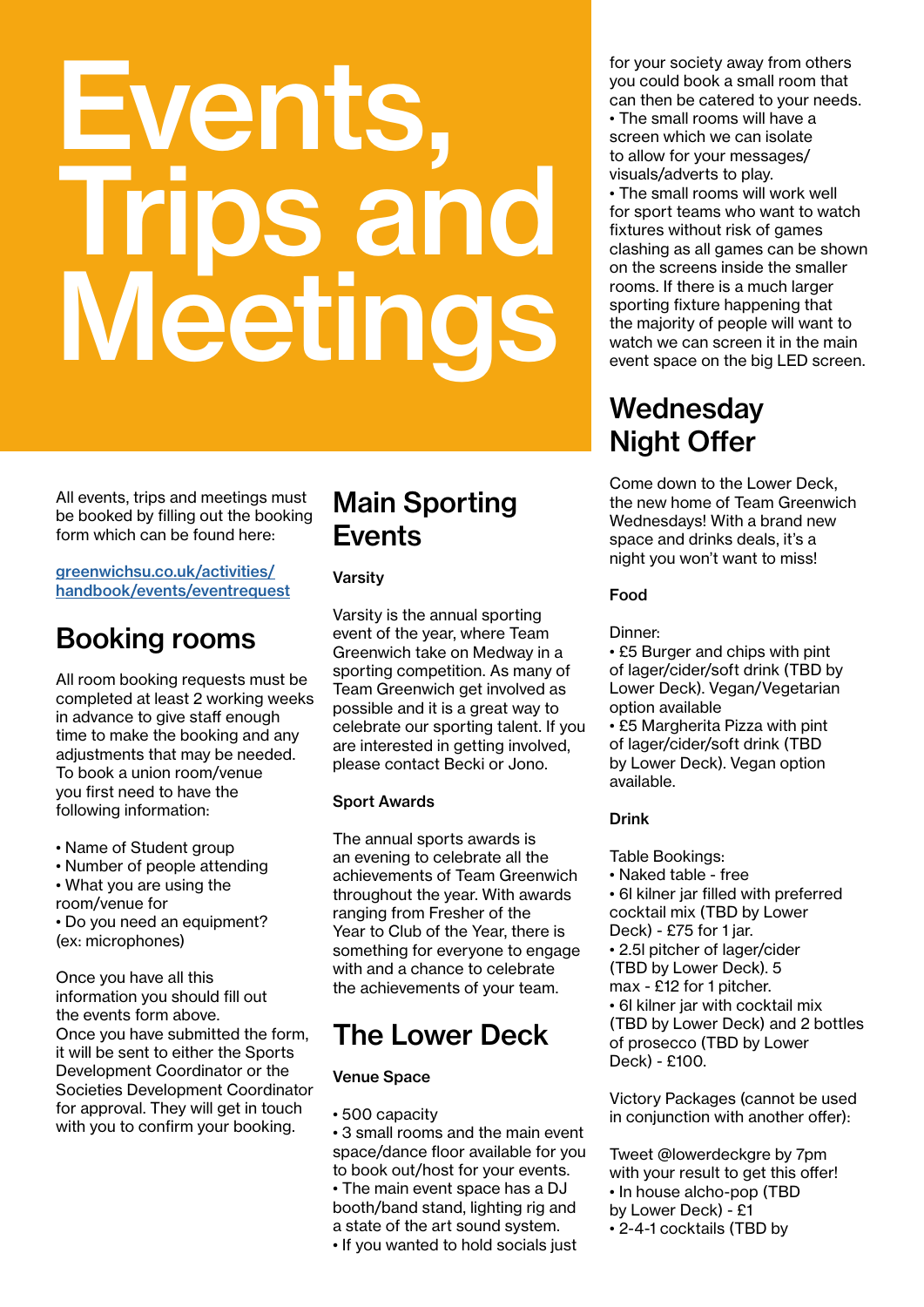Lower Deck) for first 2 hours at the Lower Deck - £6. • 2.5l pitchers of lager/cider (TBD by Lower Deck) - £10 • 1l pitcher of cocktails (TBD Lower by Deck) - £10

## General

• 1l cocktail pitchers (TBD by Lower Deck) - £12 • Selected shots (TBD by Lower Deck) - £1 • Doubles on set spirit and mixer (TBD by Lower Deck) - £3.50

# Fundraising for charity

As the Students' Union is a registered charity, there are some legal checks and procedures that must be followed before any donation of money can be made to another charity. Submit an event proposal form and ensure you fill in the section on raising money for charity. When collecting money for charity it is important to ensure that the money being collected is secure and everyone donating knows which charity they are donating to. We have small collection tins and large collection buckets, along with seals, that can be borrowed by any student group just email activities@gre.ac.uk. You can pay the money you raised to your chosen charity a few ways:

# Through the SU

pay the money into your group's account along with any paperwork from the charity that they want to receive with the donation and we will send a cheque for the amount raised to the charity.

# Straight to the charity

If a representative of the charity is present with you when collecting money, they can take it straight away to be paid in to the charity.

# **Online**

websites where you can donate online to charities have become increasingly popular and are an

easy way to get donations paid straight to the charity - if the charity you are supporting uses an online fundraising website already where you can sign up as a fundraiser (for example JustGiving) then we recommend doing that as money donated there is given straight to the charity

# Group Leader **Elections**

All student groups that have been running since before January must hold an annual election to decide who will run the group for the following academic year. These elections should be held between March and May. You can hold elections in one of two ways.

### 1. An online election

Activities staff will set up an online election, which will be viewable by members of the student group on the SU website. Nominations, manifestos and voting will take place on the website and the results will be emailed out to all the members.

Important note – just because you choose an online election, doesn't mean you can't invite members and candidates to a formal Hustings event. This can give your members a better chance to make an educated vote, and offer your candidates a better opportunity to platform themselves.

### Things to remember for an online election:

• Decide on a timeline for each stage of the election (Nominations, manifestos, voting, results) • Please bear in mind that each stage of the election process must be on a week day • Confirm the leadership positions that are up for election to activities staff • Inform your members about the election and keep them up to date with each stage • Results will be emailed to all members by activities staff

### 2. A meeting

you can also choose to hold an in-person meeting. If you are doing this you must invite the VP Student Activities and/ or a member of the Societies Exec. This is to ensure that the process is fair and democratic.

### Things to remember for an in person election:

- Book a room for your meeting through the normal room booking process • Invite the VP Student Activities to your election. • Decide what leadership positions are up for election (Including the three compulsory positions of Chairperson/President, Secretary and Treasurer) • Invite all of your members to your election • Prepare the ballot papers
- Designate someone to count the votes and send the result to the Activities team